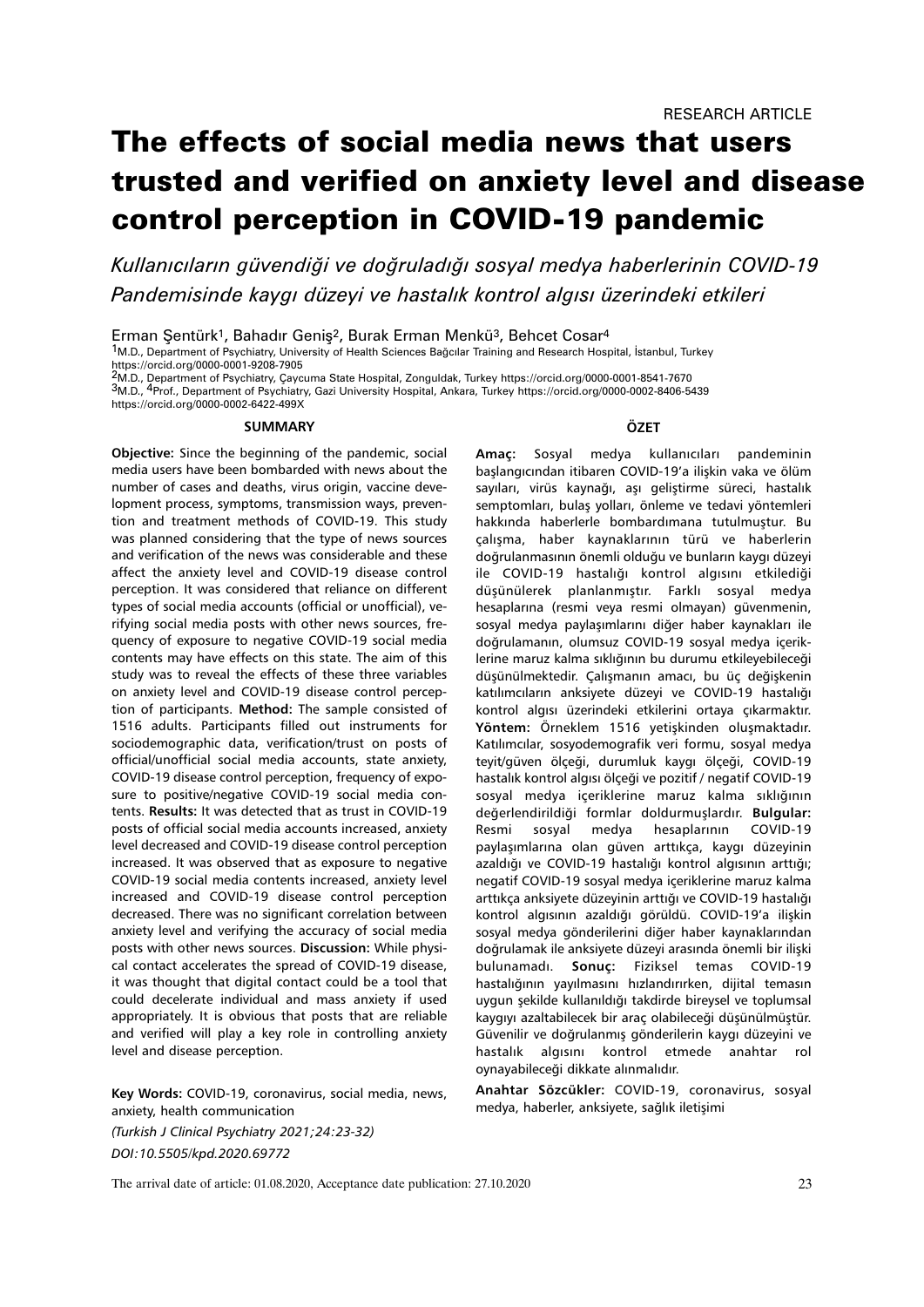## **INTRODUCTION**

Coronavirus disease (COVID-19) pandemic has created an unprecedented health crisis with over sixteen million cases by the end of July 2020. This pandemic has been changing world dynamics, causing significant economic, social and psychological issues (1,2). From a mental health perspective, travel bans, social isolation, quarantine effects, prolonged curfew measures, slowing public services, restricted social activities, media information overload, daily updates on death and case numbers, health anxiety, fear of being unemployed caused global anxiety atmosphere (3-5). Feeling 'out of control' has triggered negative emotions. People faced with fear and anxiety about the health of themselves and loved ones, changes in eating habits, sleep problems, difficulty in concentrating, worsening in chronic health problems, increased alcohol and tobacco use (3).

Unlike other pandemics, the COVID-19 pandemic has been spreading around the world not only with the infectious agent but also through millions connected to each other by social media. Social media has a big potential to supply accurate information effectively if used appropriately in the health crisis (6). Research of previous epidemics revealed that social media had been effective in presenting recent news and relevant advice to the public (7,8). Also, some researchers indicated that social media has a critical role as a way to understand public attitudes and acts, provide crisis communication and health messages (9-11).

Nowadays, social media users do not tend to evaluate the information they read while making important decisions about their health. 70% of websites offering information content had significant quality problems were reported (12). Increasing 'fake news' and 'misinformation' in the digital world make it difficult to access accurate information and anxiety is triggered (13). Such anxiety can be contagious, thanks to the possibilities of the digital world. Interpersonal anxiety transfer (transferring anxiety from one person to another) is defined as an object-directed social appraisal theory that is explained by the fact that, during infectious disease outbreaks, the person is in contact with another person's anxiety and begins to experience similar anxiety (14). Thus, anxiety spreads from individual to mass. Mass anxiety causes the community's demand for unnecessary treatment, diagnosis, or consultations, which could waste human and financial resources during a public health crisis like COVID-19 (15,16).

Since the first COVID-19 case in Turkey, it was observed that many unfavorable contents were shared from social media accounts. We planned this study considering that posts with an unreliable source and whose truth was not verified increased anxiety level and disrupt the perception of disease control.

In this study, we aimed to reveal the effects of three variables on anxiety level and COVID-19 disease control perception of individuals. The first one of these variables was trust in different types of the COVID-19 news sources (official or unofficial social media accounts), the second was whether verifying the accuracy of social media posts about COVID-19 with other news sources or not, and the third was the frequency of exposure to negative COVID-19 social media contents. Our first hypothesis was that as trust in COVID-19 posts of official social media accounts (printed newspaper accounts, internet newspapers accounts, influential journalist accounts) increases, anxiety level decreases, and COVID-19 disease control perception increases. Our second hypothesis was that as trust in COVID-19 posts of unofficial social media accounts (social media phenomena accounts, friend and familiar accounts) and information sharing websites (user-generated content) increases, anxiety level increases, and COVID-19 disease control perception decreases. Our third hypothesis was that as verifying the accuracy of social media posts about COVID-19 with other news sources increases, anxiety level decreases, and COVID-19 disease control perception increases. Our fourth hypothesis was that as the exposure to negative COVID-19 social media contents (rumors and misinformation about the number of deaths caused by the virus, origin of the virus, vaccination, and treatment methods) increases, anxiety level increases, and COVID-19 disease control perception decreases. In connection with these four hypotheses, we anticipated that COVID-19 disease control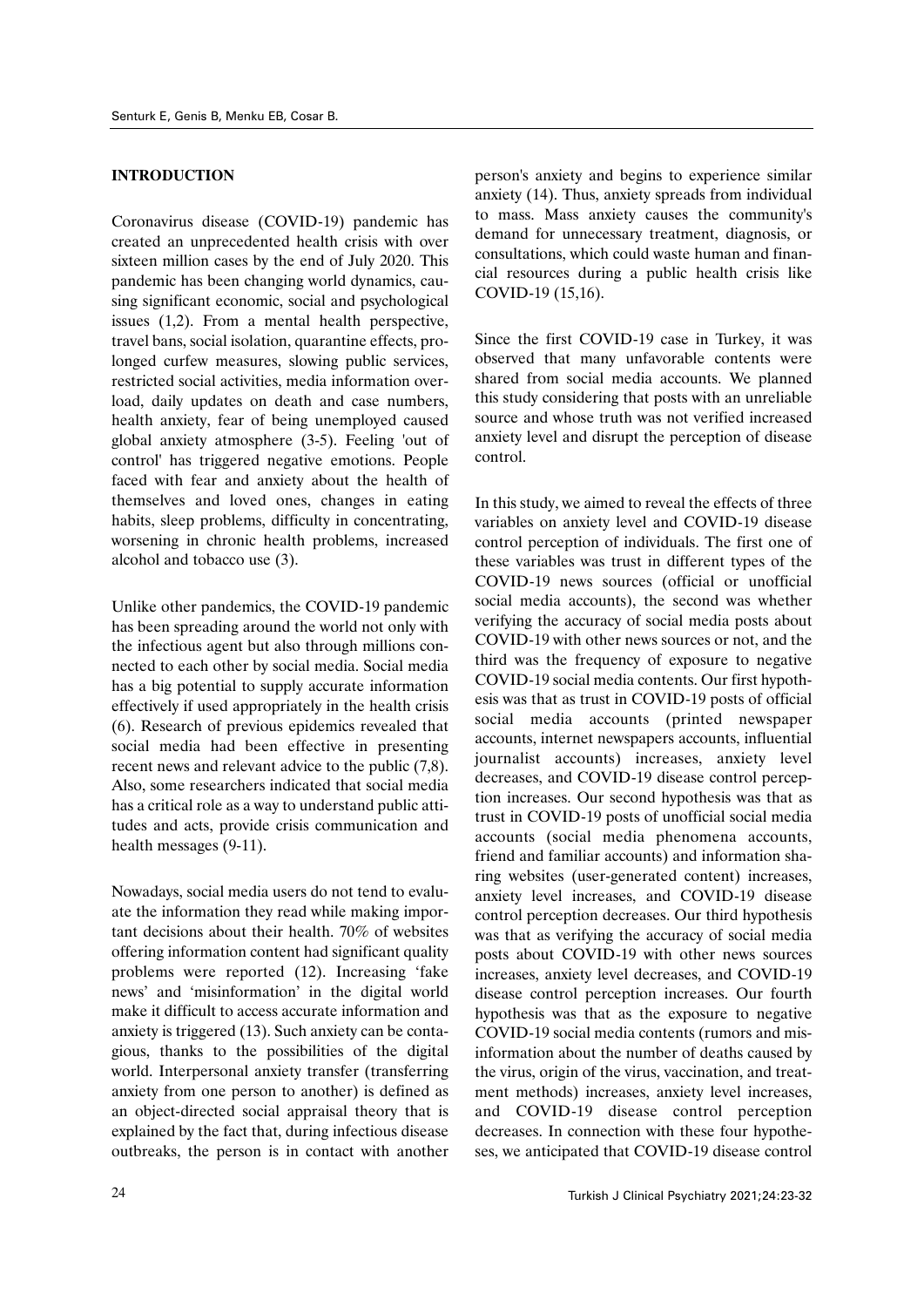perception would decrease as anxiety level increased.

## **METHOD**

## **Study Population and Setting**

We used an online survey to minimize face to face interactions and to facilitate participation during this emergency period. All data and informative forms in this cross-sectional study (names of researchers and their institutions, scope and purpose of the study, participation conditions, data privacy commitment form, survey instruments) were transferred to the survey link. Along with the survey link, the informative footnote about the title and purpose of the study were shared through social media applications (Twitter, Whatapp). 1516 adult volunteer participated in the study. All responses were anonymous and no personally identifiable information was requested. Participants who clicked on the link were asked to click on the confirmation button if they volunteered after reading the details of the study and privacy policies. Data was collected between June 10, 2020 and July 9, 2020. Only one exclusion criterion of the survey was being under the age of 18.

## **Data Collection**

Sociodemographic data were collected on age, gender, education status, chronic physical disease case, psychiatric treatment history.

We integrated social media posts about COVID-19 into the analysis model within two different categories as frequency of exposure to positive/negative COVID-19 social media contents. We determined the positive COVID-19 social media contents as informative contents about symptoms, transmission ways and prevention methods. We determined the negative COVID-19 social media contents as rumors and misinformation about the number of cases, deaths caused by the virus, origin of the virus, vaccination, and treatment methods. Participants were requested to mark three items on a five-point Likert scale related to the frequency of exposure to both positive/negative COVID-19 social media

contents. (1=never, 5=always)

Social Media Verification/Trust Scale (17) is a Turkish self-report scale and it consists of a total of 10 items including 4 items for accuracy of social media posts verification with other news sources, 3 items for trust in posts of an official social media accounts (printed newspaper accounts, internet newspapers accounts, influential journalist accounts), 3 items for trust in posts of unofficial social media accounts (phenomena accounts, friend and familiar accounts) and information sharing websites (user-generated content). In the scale that does not contain any reverse items, the relevant items of the sub-dimensions are averaged within themselves. The lowest score is 1 and the highest score is 5 for each item on the scale (1=never, 5=always). Higher scores in the verification sub-dimension mean that people verify the accuracy of social media posts with other news sources more. Higher scores of trust in official social media accounts sub-dimension means that people trust in posts of official social media accounts more. Higher scores of trust in unofficial social media accounts sub-dimension means that people trust in posts of unofficial social media accounts more. Cronbach's α value of the scale is .705. In our study, this value was found .704.

State Anxiety Scale (STAI-S) (18) is a psychological inventory based on a 4-point Likert scale and consists of 20 questions on a self-report basis. The STAI-S measures anxiety and perceived threat about an event. Higher scores are positively correlated with higher levels of anxiety. State anxiety is defined as fear, worry, nervousness, discomfort, and the arousal of the autonomic nervous system induced by different situations that are perceived as dangerous. State anxiety refers to how a person feels against a perceived threat at that time, and this type of anxiety is usually temporary (19). The Turkish validity and reliability study was performed and the internal consistency and reliability of the Turkish form were found between 0.94 and 0.96 in Kuder Richardson alpha reliability. In our study, this value was found 0.89.

There are many similarities between Swine flu (H1N1) and Coronavirus (COVID-19) disease.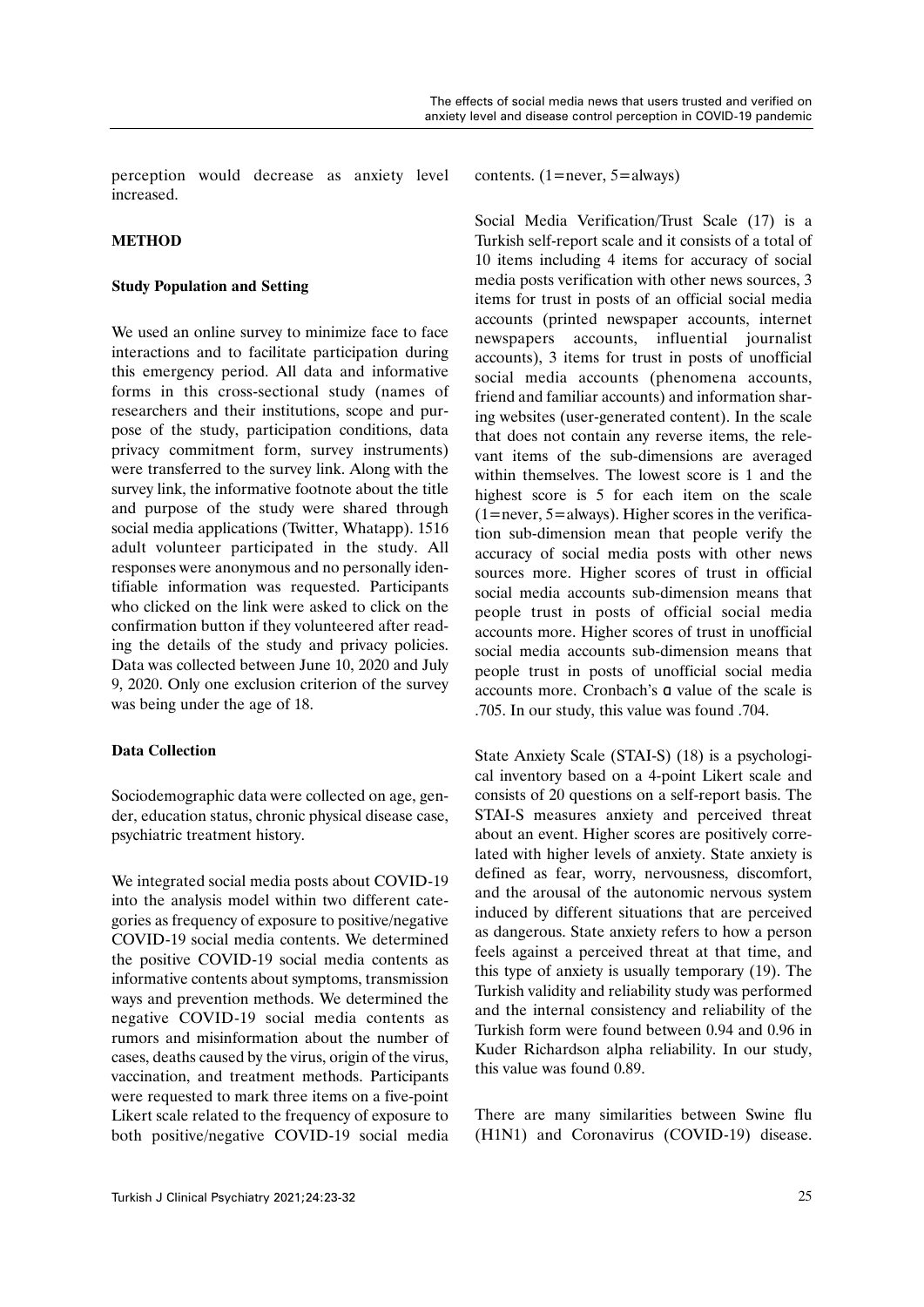Both are mainly diseases of viral origin that affect the respiratory system and transmit through the respiratory droplets. Similar precautions such as frequent hand washing, wearing masks, and paying attention to social distance are taken to prevent both H1N1 and COVID-19 disease (20). So, the H1N1 control perception scale developed by Çırakoğlu in 2011 was adapted to COVID-19 by Geniş and et al. and its validity/reliability analysis was performed (21,22). COVID-19 Disease Control Perception Scale is self-report scale and it consists of 3 sub-dimensions. Participants were requested to mark each item on a five-point Likert scale  $(1 = not agree at all, 5 = certainly agree)$ . The first sub-dimension (macro-control) is the belief in the effectiveness of government precautions to prevent COVID-19 disease. The second sub-dimension (micro-control) is the belief in the effectiveness of personal precautions to prevent COVID-19 disease. The third sub-dimension is the belief in the controllability of COVID-19 disease. The items evaluating the controllability sub-dimension are reverse scored. Higher scores in the macro control sub-dimension reflect an increased belief that the effectiveness of government precautions to prevent COVID-19 disease. Higher scores in the micro control sub-dimension reflect an increased belief that the effectiveness of personal precautions to prevent COVID-19 disease. Higher scores in the controllability sub-dimension reflect an increased belief that the disease will be controlled. The Cronbach's alpha value of the scale is 0.79, and it was 0.74 in this study.

**Table 1.** Characteristics of the participants

### **Data analysis**

SPSS 23.0 and AMOS 22.0 program were used for the analysis of the study data. Descriptive statistics were specified with frequency, percentage, mean and standard deviation values. It is assumed that the normality assumption is provided when the skewness/kurtosis values of the data of numerical variables are between  $\pm$  2 (23). Pearson correlation test was used to evaluate the relationship between numerical variables. In this study, the skewness/kurtosis values of Social Media Verification/Trust Scale sub-dimensions, COVID-19 Disease Control Perception Scale sub-dimensions and age were found between (-1.247) - (0.952). Therefore, it was accepted that the data show a normal distribution. Cronbach's alpha coefficient was used to determine the reliability of the scale. Statistical analysis was based on the significance level of  $p \leq 0.05$ .

## **Ethics**

Ethical approval for the study was granted by the ethical committee of Gazi University, Ankara with the number 2020-299.

## **RESULTS**

Characteristics of the participants are presented in Table 1. There were more females than males in the

| Variables                                                                                              |                   | $\mathbf n$                                                                              | $\%$ |
|--------------------------------------------------------------------------------------------------------|-------------------|------------------------------------------------------------------------------------------|------|
|                                                                                                        | Female            | 990                                                                                      | 65,3 |
|                                                                                                        | Male              | 526                                                                                      | 34,7 |
|                                                                                                        | Married           | 647                                                                                      | 42,7 |
|                                                                                                        | Single            | 869                                                                                      | 57,3 |
|                                                                                                        | Primary school    | 12                                                                                       | 0,8  |
| <b>Education</b> status<br>Parental status                                                             | Secondary school  | 13                                                                                       | 0,9  |
|                                                                                                        | High school       | 151                                                                                      | 10,0 |
|                                                                                                        | University        | 1340                                                                                     | 88,4 |
|                                                                                                        | Yes               | 539<br>977<br>299<br>192<br>169<br>280<br>163<br>68<br>345<br>265<br>1251<br>505<br>1011 | 35,6 |
|                                                                                                        | N <sub>o</sub>    |                                                                                          | 64,4 |
| Gender<br>Marital status<br>Profession<br>Chronic physical disease<br>Psychiatric treatment<br>history | Healthcare worker |                                                                                          | 19,7 |
|                                                                                                        | Officer           |                                                                                          | 12,7 |
|                                                                                                        | Private sector    |                                                                                          | 11,1 |
|                                                                                                        | Student           |                                                                                          | 18,5 |
|                                                                                                        | Unemployed        |                                                                                          | 10,8 |
|                                                                                                        | Retired           |                                                                                          | 4,5  |
|                                                                                                        | Others            |                                                                                          | 22,8 |
|                                                                                                        | Yes               |                                                                                          | 17,5 |
|                                                                                                        | No                |                                                                                          | 82,5 |
|                                                                                                        | Yes               |                                                                                          | 33,3 |
|                                                                                                        | No                |                                                                                          | 66,7 |

Turkish J Clinical Psychiatry 2021;24:23-32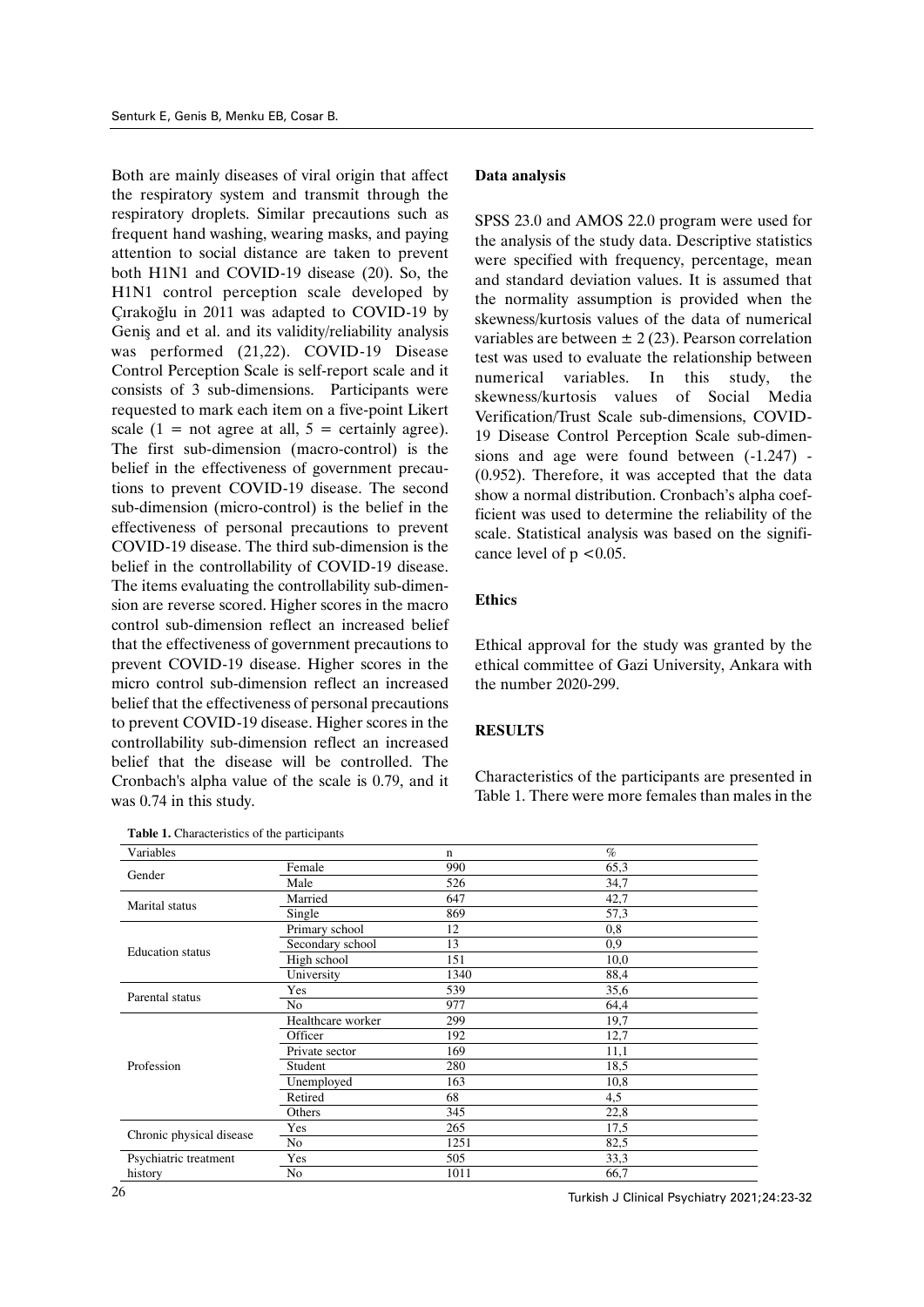

 **Figure 1.** Frequency of exposure to positive/negative COVID-19 social media contents

sample (65.3% vs 34.7). 57.3% (n = 869) of the overall sample were single. Educational status was compared in terms of gender and no significant difference was found  $(X2 = 5.346, p = 0.148)$ . The frequency of exposure to positive/negative COVID-19 social media contents are presented in Figure 1.

It was found that  $869$  (57.3%) of the participants were exposed to too much positive and 710 (46.8%) were exposed to too much negative social media contents. The assessment of COVID-19 Disease Control Perception Scale sub-dimensions by multiple linear regression analysis was in Table 2. In all sub-dimensions of the COVID-19 Disease Control Perception Scale, exposure to negative contents on the social media, and state anxiety levels were significant predictors.

Male gender ( $\beta$  = 0.100, p <0.001), being a parent  $(\beta = -0.131, p = 0.001)$ , high school or below education status ( $\beta$  = -0.060, p = 0.012), having no psychiatric treatment history (β =  $0.052$ , p =  $0.032$ ), less expositon to negative COVID-19 content on social media ( $\beta$  = -0.078, p <0.001), trusting in posts of official social media accounts ( $β = 0.196$ , p  $< 0.001$ ) and low anxiety level ( $\beta$  = -0.230, p < 0.001) reflected that effecitiveness of macro control precautions were sufficent.

Older ages (β = 0.087, p = 0.014), male gender (β  $= 0.055$ ,  $p = 0.032$ ), high school and below education status (β = -0.073, p = 0.003), having no chronic physical disease ( $\beta = 0.068$ ,  $p = 0.008$ ), less exposition to negative content on social media ( $\beta$  =  $-0.054$ ,  $p = 0.031$ ), verifying COVID-19 news with other news sources more frequently ( $\beta = 0.050$ , p = 0.041), trust in COVID-19 posts of official social media accounts ( $\beta = 0.102$ ,  $p \lt 0.001$ ) and unofficial social media accounts ( $\beta = 0.128$ , p <0.001) and low anxiety level  $(\beta = -0.150, p \lt 0.001)$ reflected that effecitiveness of micro control precautions were sufficent.

Controllability sub-dimension was predicted by younger ages (β = -0.077, p = 0.033), less exposition to negative COVID-19 content on social media ( $\beta$  = -0.133, p <0.001), verifying COVID-19 posts with other news sources (β = 0.060, p = 0.017) and low anxiety level ( $\beta$  = -0.162, p <0.001).

The assessment of the relationships between the sub-dimensions of the scales was in Table 3. There was a negative relationship between state anxiety level and trust in COVID-19 posts of official social media accounts  $(r = -0.055, p = 0.034)$ , macro-control (r=-0.313, p<0.001), micro-control (r=-0.207,  $p<0.001$ ), controllability (r=-0.193, p<0.001). On the contrary, there was a positive relationship between state anxiety level and exposure to negative content on social media ( $r=0.213$ ,  $p<0.001$ ). There was a positive correlation between the verification sub-dimension of the Social Media Verification/Trust Scale and micro-control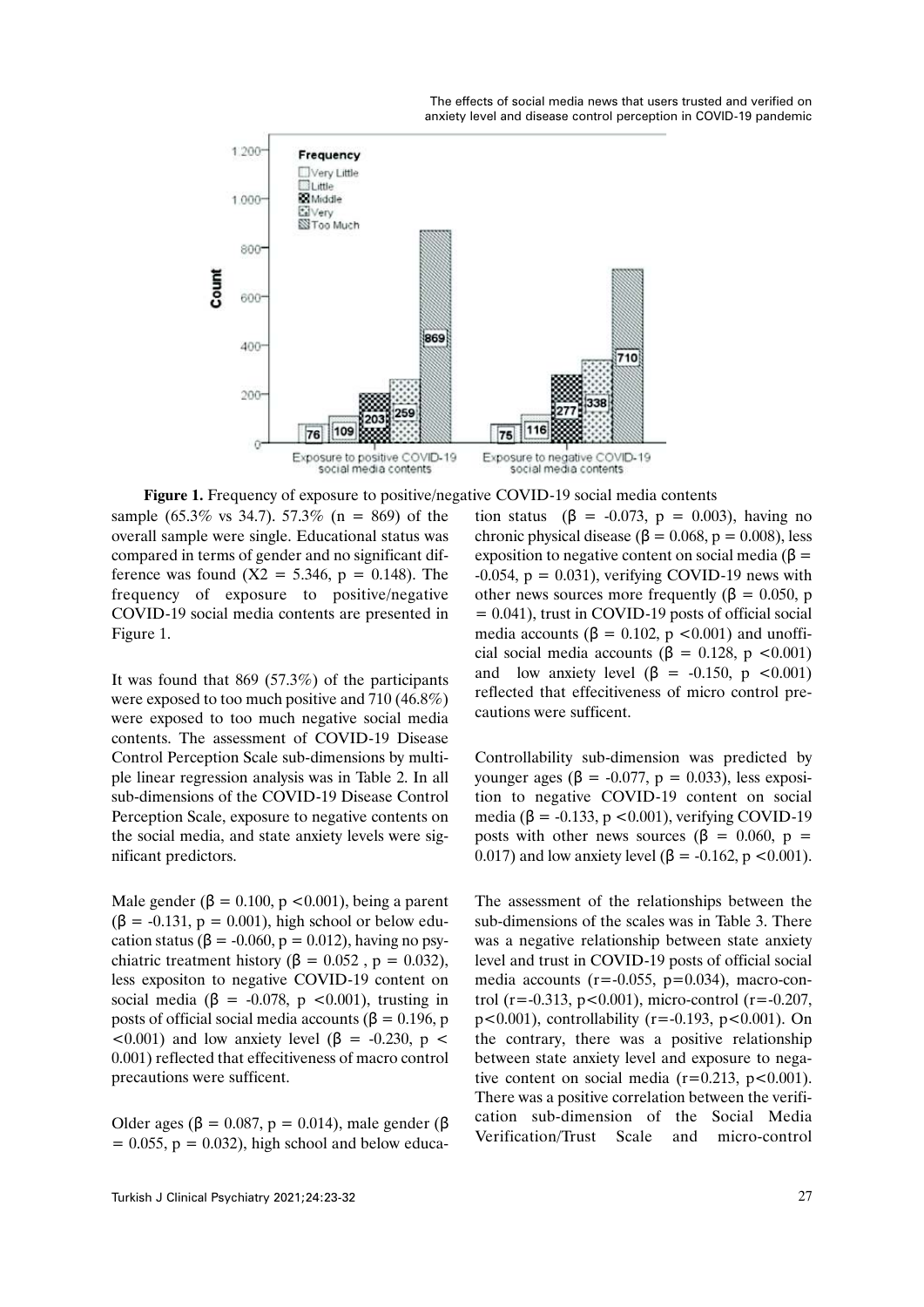**Table 2.** Assessment of COVID-19 Disease Control Perception Scale sub-dimensions by multiple linear regression analysis

| Variables                                                                                              | Macro-control |          |         | Micro-control |          |         | Controllability |          |         |
|--------------------------------------------------------------------------------------------------------|---------------|----------|---------|---------------|----------|---------|-----------------|----------|---------|
|                                                                                                        |               | t        | p       |               | t        | p       |                 | t        | p.      |
| Age                                                                                                    | 0,067         | 2,747    | 0,006   | 0.078         | 3,076    | 0,002   | $-0.073$        | $-2,814$ | 0,005   |
| Gender (Female=1,<br>$Male=2)$                                                                         | 0,114         | 4,633    | < 0.001 | 0,064         | 2,526    | 0.012   | 0,050           | 1,928    | 0,054   |
| <b>Educational status (High</b><br>school and below=1.<br>University and above=2)                      | $-0,066$      | $-2,778$ | 0,006   | $-0.072$      | $-2,927$ | 0,003   | $-0.034$        | $-1,337$ | 0,182   |
| Exposure to positive<br>COVID-19 social media<br>content<br>$(newer=1, always=5)$                      | 0,027         | 1,145    | 0,252   | $-0.036$      | $-1,466$ | 0,143   | $-0.009$        | $-.365$  | 0,715   |
| Exposure to negative<br>COVID-19 social media<br>content<br>$(newer=1, always=5)$                      | $-0.087$      | $-3,550$ | < 0.001 | $-0.058$      | $-2,298$ | 0,022   | $-0,134$        | $-5,181$ | < 0.001 |
| Social media<br>verification/trust scale<br>(Verification sub-<br>dimension)                           | $-0,004$      | $-0,189$ | 0,850   | 0,051         | 2,077    | 0,038   | 0,060           | 2,388    | 0,017   |
| Social media<br>verification/trust_scale<br>(Trust in posts of official<br>social media accounts)      | 0,206         | 7,956    | < 0.001 | 0,102         | 3,797    | < 0.001 | 0,020           | .715     | 0,475   |
| Social media<br>verification/trust scale<br>(Trust in posts of<br>unofficial social media<br>accounts) | $-0.031$      | $-1,200$ | 0,230   | 0.134         | 5,000    | < 0.001 | 0,017           | ,619     | 0,536   |
| State anxiety scale                                                                                    | $-0,238$      | $-9,517$ | < 0.001 | $-0.158$      | $-6.099$ | < 0.001 | $-0,162$        | $-6.094$ | < 0.001 |
| $\overline{F}$                                                                                         | 33,386        |          |         | 19,930        |          |         | 11.721          |          |         |
|                                                                                                        | < 0.001       |          |         | < 0.001       |          |         | < 0.001         |          |         |
| $\frac{p}{R^2}$                                                                                        | 0,166         |          |         | 0,106         |          |         | 0,065           |          |         |
| Adjusted $R^2$                                                                                         | 0,161         |          |         | 0,101         |          |         | 0,060           |          |         |

 $(r=0.053, p=0.036)$ , and controllability  $(r=0.055,$  $p=0.032$ ).

## **DISCUSSION**

Social media has been the biggest source of the highly contagious panic atmosphere that spreads faster than the virus in the COVID-19 pandemic process (24). In the current study, it was considered that reliance on different types of social media accounts (official or unofficial), verifying social media posts with other news sources, frequency of exposure to negative COVID-19 social media contents may cause effects on anxiety level and COVID-19 disease control perception.

First of all its seen that as trust in COVID-19 posts of official social media accounts increased, anxiety level decreased and both macro-control and microcontrol perception dimensions of disease increased (Table 3). Some researches stated that official news sources of government agencies, news media and journalists are more reliable and effective than unofficial sources such as peers in natural disasters (25,26). Sharing accurate information by official accounts helps people to change their perception of crisis violence positively. Accurate information provided by the authorities increases public awareness and perceived risk of the crisis severity among social media users. This state helps individuals to decrease their anxiety levels by changing their attitudes and moods positively (27,28). In the regression analysis, one of the most important factors in increasing the macro-control and micro-control perception was increased trust in COVID-19 posts of official social media accounts (Table 2). Hence we understand the importance of accessing accurate information, assimilating this information, and turning our negative feelings into positive thanks to this information, in control of the pandemic both personally and socially.

Surprisingly we found that as trust in COVID-19 posts of unofficial social media accounts increased, only the micro-control perception subdimension of COVID-19 disease increased (Table 3). This result has shown us that unofficial social media accounts can also increase belief in the effectiveness of the personal precautions for COVID-19. Thus, we can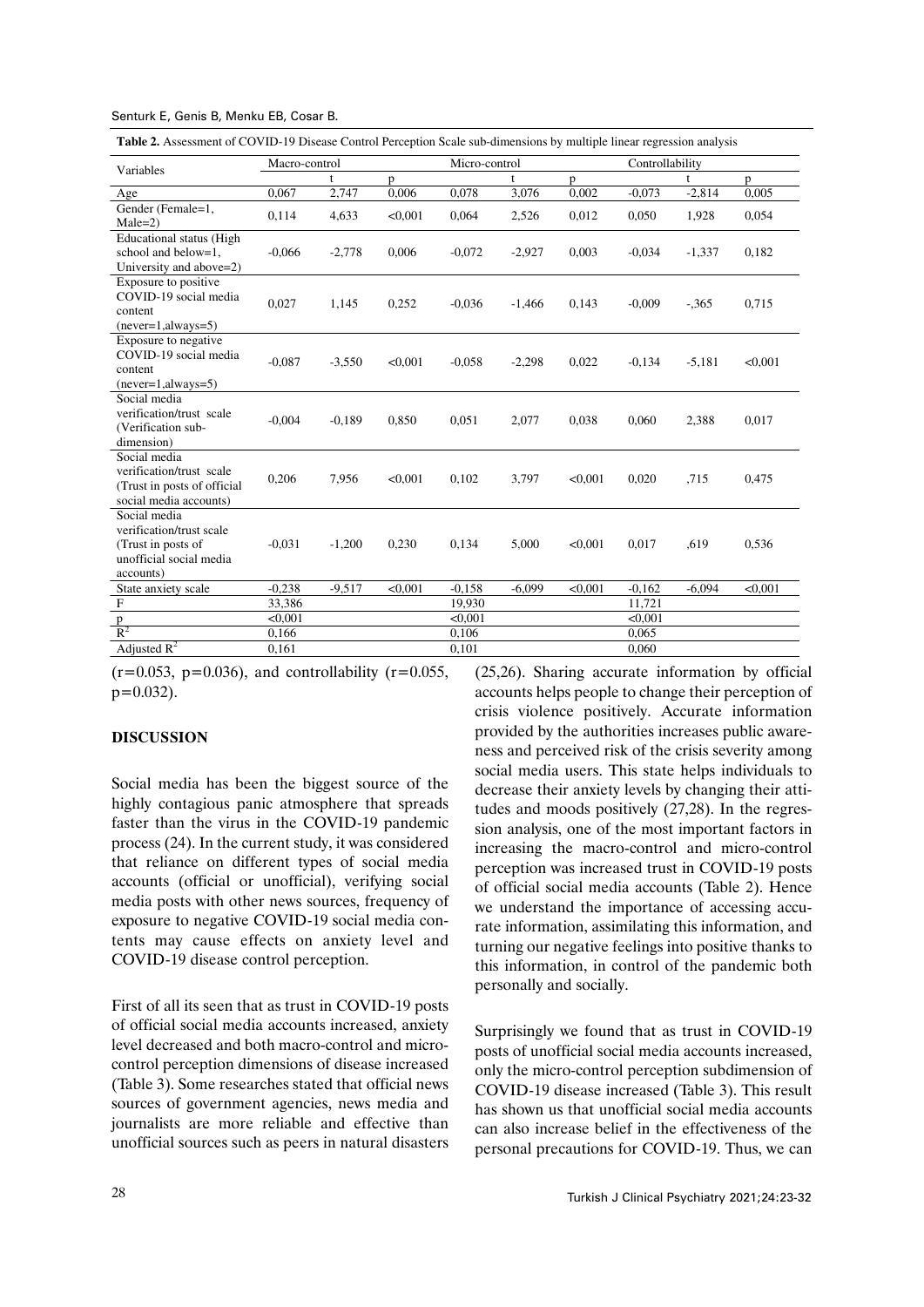predict that posts from accounts of familiar or friends may be important in terms of personal precautions regardless of individual anxiety level. Usually, social media users can accept polemics as true if it originates from trustworthy sources or endorses their political and social world-views (29). Some studies indicated that scientific misinformations by unofficial social media accounts have a political aspect. This can be used as a political weapon by reducing confidence in governments and health policies (30,31). But no correlation was found between trust in these accounts and macrocontrol in the current study.

Although frequent exposure to both positive and negative social media posts increases the need of verifying these with other news sources, we found that whether verifying the accuracy of social media posts about COVID-19 with other news sources didn't have significant positive correlations with anxiety level and macro-control perception of COVID-19 disease (Table 3). This unexpected result may be related to the fact that the first impression in digital media is very important and difficult to change (32). But there was a significant positive correlation between the verifying the accuracy of social media posts about COVID-19 with other news sources and both controllability and micro-control perception of COVID-19 disease. Thus, we can emphasize that accessing accurate information increases the belief in the controllability of COVID-19 and the effectiveness of personal precautions.

As exposure to negative COVID-19 social media contents increased, we found that anxiety level increased and each sub-dimension of the disease control perception decreased (Table 3). Rumors, misinformation, and fake news arose on various social media platforms about the etiology, outcomes, prevention, and treatment of the COVID-19 disease in this process (33). Reason why the fake

**Table 3.** Assessment of the relationships between the sub-dimensions of the scales

| Variables                                                                                                    | $\mathbf{1}$   | $\overline{c}$        | 3          | $\overline{4}$ | 5          | 6           | $\overline{7}$ | 8                       | 9              | 10   |
|--------------------------------------------------------------------------------------------------------------|----------------|-----------------------|------------|----------------|------------|-------------|----------------|-------------------------|----------------|------|
|                                                                                                              | r(p)           | r(p)                  | r(p)       | r(p)           | r(p)       | r(p)        | r(p)           | r(p)                    | r(p)           | r(p) |
| Social media<br>verification/trust scale<br>(Verification) (1)                                               | $\overline{a}$ |                       |            |                |            |             |                |                         |                |      |
| Social media<br>verification/trust scale<br>(Trust in posts of<br>official social media<br>$accounts)$ (2)   | $-0,006$       |                       |            |                |            |             |                |                         |                |      |
| Social media<br>verification/trust scale<br>(Trust in posts of<br>unofficial social media<br>$accounts)$ (3) | $-0.030$       | $0,405***$            |            |                |            |             |                |                         |                |      |
| COVID-19 disease<br>control perception<br>scale<br>(Macro-control) (4)                                       | 0.011          | $0,201$ **            | 0,042      |                |            |             |                |                         |                |      |
| COVID-19 disease<br>control perception<br>scale<br>(Micro-control) (5)                                       | $0.053*$       | $0,160$ **            | $0,164***$ | $0,318***$     |            |             |                |                         |                |      |
| COVID-19 disease<br>control perception<br>scale<br>(Controllability) (6)                                     | 0.055          | 0,038                 | 0,015      | $0,131***$     | $0,251$ ** |             |                |                         |                |      |
| Exposure to positive<br>COVID-19 social<br>media contents (7)                                                | $0.084***$     | 0,018                 | 0,034      | 0,023          | $-0.031$   | $-0.013$    |                |                         |                |      |
| Exposure to negative<br>COVID-19 social<br>media contents (8)                                                | $0.056*$       | $-0.050$              | $-0.010$   | $0,172***$     | $0,121$ ** | $-0,170$ ** | $0.071***$     |                         |                |      |
| State anxiety scale (9)                                                                                      | $-0.039$       | $-0.055$ <sup>*</sup> | 0,038      | $0,313$ **     | $0,207***$ | $-0,193$ ** | $-0.024$       | $0,2\overline{13}^{**}$ | $\overline{a}$ |      |
| Age $(10)$                                                                                                   | $0,067***$     | $-0.011$              | 0.006      | $0.146***$     | $0,135***$ | $-0.013$    | 0.009          | $0,095***$              | $-0,191$ **    |      |

Table description \*p<0,05; \*\*p<0,01

Turkish J Clinical Psychiatry 2021;24:23-32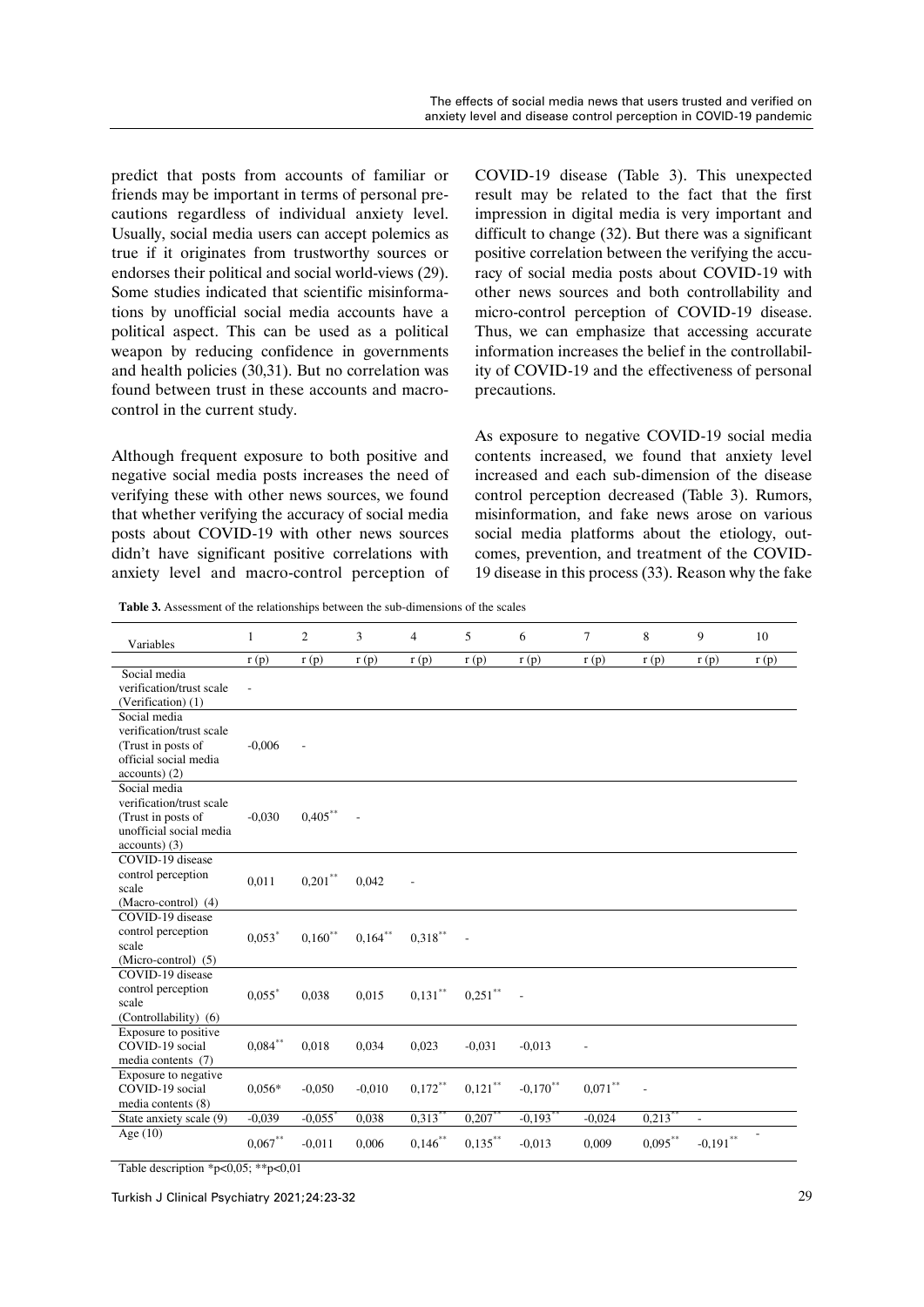news and rumors are shared more on social media may be related to the attractiveness and shocking effect of the content rather than their accuracy. Misinformation endangers public health by causing mass anxiety (as a result of overestimating the crisis severity) and more dangerously, public indifference to take recommended protective measures (as a result of underestimating the health threat) (28). Fake news and rumors about COVID-19 disturbs protective behavior (handwashing, social distance, etc.) and care-seeking strategies (unnecessary hospital admissions and unscientific treatments, etc.) (33). Whereas positive news, backed by active public health interventions, increases public awareness and confidence in virus control, reducing mass anxiety and panic (34). Similar to our findings, it was indicated that repeated exposure to distressing media content and excessive information is likely causing increased levels of stress, anxiety (35). In our study, while frequent exposure to negative news contents about COVID-19 was one of the factors that led to a decrease in each sub-dimension of perception of disease control. Interestingly, exposure to positive news contents about COVID-19 had no positive effect on control perception (Table 2). This result helps us to consider that negative COVID-19 social media contents are more impressive than positive COVID-19 social media contents.

It was found that as anxiety level increased, each sub-dimension of disease control perception decreased (Table 3). Negative emotions such as anxiety and worry have a direct or mediated effect on behaviors related to potential health risks in health and risk communication (36). High levels of fear about COVID-19 disease and its consequences may prevent individuals from thinking clearly and rationally (37). It is known that the relationship between fear and protective behavior is not linear. Neither less nor more only moderate fear motivates people to increase protective behavior (38). In the regression analysis, the most important factor that decreases each sub-dimension of the COVID-19 disease control perception is high anxiety level as we expected (Table 2). In this process, anxiety spread like a virus, affecting people and communities. It has proven to be a crucial element to tackle in such public health crises.

Factors that decrease the macro-control and microcontrol perception of the disease include females and higher education status. This result may be related to the fact that both variables have individuals with higher anxiety levels who expose to COVID-19 social media posts more. We found that younger age decreased the micro-control perception of the disease, older age decreased the controllability perception of the disease (Table 2). Overdose of negative news such as 'considering COVID-19 as a disease of older people' may cause elderly individuals to feel more anxious and believe in the uncontrollability of the disease.

To the best of our knowledge, this study is the first to investigate the relationship between the qualification (types, contents) of social media posts about COVID-19, frequency of exposure to these posts, anxiety level and COVID-19 disease control perception. Several limitations in our investigation require attention. First, this study has several limitations mainly related to the cross-sectional design, lack of a longitudinal follow-up period and the usage of self-assessment scales. Second, the sampling of our study is snowball sampling and does not reflect all of the research universe. Third, internet access was required for individuals to participate in the study and most of the participants were university graduates. Fourth, the STAI-S scale in the current study measures the general anxiety levels of people about events rather than the anxiety and fear specific to the pandemic. Fifth, unemployment, mobbing, burnout, family and other personal losses, fears, domestic violence specific to the pandemic period were not measured. Sixth, we suggested the negative COVID-19 social media contents as rumors and misinformation about the number of cases and deaths caused by the virus, origin of the virus, vaccination, and treatment methods. Therefore, we did not make a clear distinction between negative news contents and misinformation. But it was not possible to evaluate whether social media posts about COVID-19 was true or false in such a study. However, truths can be manipulated as false. Also, the negative perception of news or posts may be related to individual differences. Seventh, presence of psychiatric disorders was not included in the study due to the design of the study.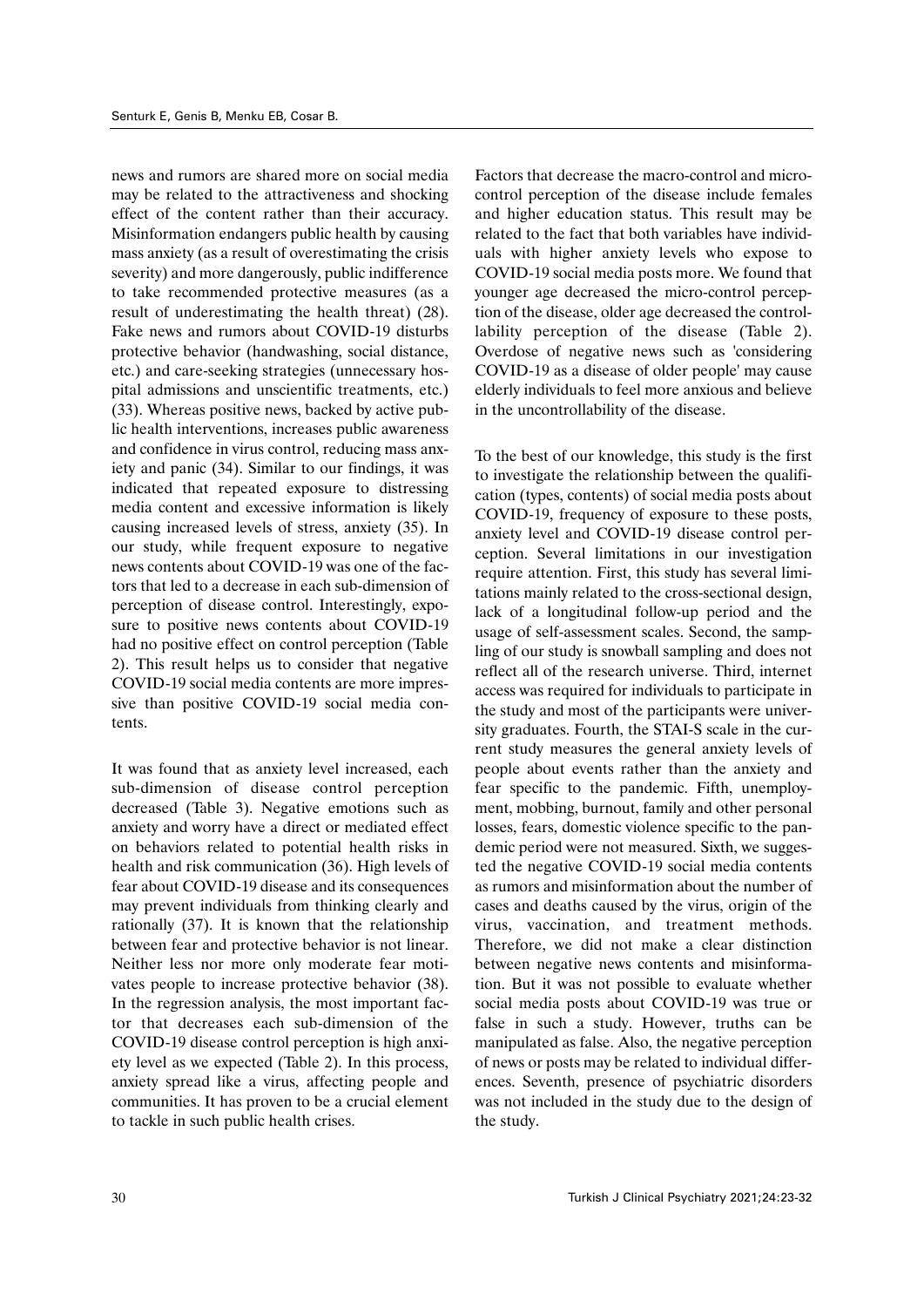## **CONCLUSIONS**

Given the social distancing, quarantine, curfew, and isolation directives, social media usage allows the maintenance of social proximity without physical contact. While physical contact accelerates the spread of the disease, digital contact provides a tool that can decelerate pandemic if used appropriately. This is the first pandemic of the information era. In this global health crisis, humanity have encountered so many misinformations such as origin, transmission ways, symptoms, effects, treatment methods, and vaccination studies about a disease than ever before. This situation reached a level that would threaten physical and mental health.

Finally, actual steps have been taken regarding the issue. Social media companies (Facebook, Twitter) have started taking a series of precautions to prevent misinformation about COVID-19 since last month (39). Facebook declared that warning notifications would be sent to users who liked or commented on misinformation posts about COVID-19. Twitter announced that the content, which is considered misinformation, will include warnings such as "This content of post contradicts the information provided by public health experts". Eliminating misinformation can help social media users learn and disseminate accurate information, helping to reduce danger for both themselves and others. Removing false claims and fake news about COVID-19 and the further declaration of corrective and accurate information shared by specialists is crucial to protect public health in such crises.

Correspondence address: M.D., Ali Karayagmurlu, Department of Child and Adolescent Psychiatry, Faculty of Medicine, Istanbul University, Istanbul, Turkey dralikarayagmurlu@gmail.com

### 1. Chen Y, Li L. SARS-CoV-2: virus dynamics and host response. Lancet Infect Dis. 2020;20:515-516. doi:10.1016/S1473-3099(20)30235-8

2. Zhu N, Zhang D, Wang W, Li X, Yang B, Song J, Zhao X, Huang B, Shi W, Lu R. A novel coronavirus from patients with pneumonia in China. N Engl J Med. 2020;382:727-733. doi:10.1056/NEJMoa2001017

3. Buheji M, Jahrami H, Dhahi A. Minimising Stress Exposure During Pandemics Similar to COVID-19. Int J Psychol Behav Sci. 2020;10:9-16.

4. Eisazadeh F, Aliakbari Dehkordi M, Aghajanbigloo S. Psychological consequences of patients with coronavirus (COVID-19): A Qualitative Study. Biquarterly Iranian Journal of Health Psychology. 2020;2:9-20.

5. Ho C, Chee C, Ho R. Mental health strategies to combat the psychological impact of COVID-19 beyond paranoia and panic. Ann Acad Med Singapore. 2020;49:155-160.

6. Chan AKM, Nickson CP, Rudolph JW, Joynt GM, Lee A. Social media for rapid knowledge dissemination: early experience from the COVID-19 pandemic. Anaesthesia. 2020. doi:10.1111/anae.15057

7. Househ M. Communicating Ebola through social media and electronic news media outlets: A cross-sectional study. Health Informatics J. 2016;22:470-478.

8. Omrani AS, Shalsoub S. Middle East respiratory syndrome coronavirus (MERS-CoV): what lessons can we learn?. J Hosp Infect. 2015;91:188-96.

9. Jordan SE, Hoved SE, Fung IC, Liang H, Fu K, Tse Z. Using Twitter for public health surveillance from monitoring and prediction to public response. Data. 2019;4:6.

**REFERENCES**

10. Shah Z, Surian D, Dyda A, Coiera E, Mandl KD, Dunn AG. Automatically Appraising the Credibility of Vaccine-Related Web Pages Shared on Social Media: A Twitter Surveillance Study. J Med Internet Res. 2019;21:e14007. doi:10.2196/14007

11. Sinnenberg L, Buttenheim AM, Padrez K, Mancheno C, Ungar L, Merchant RM. Twitter as a tool for health research: a systematic review. Am J Public Health. 2017;107:e1-e8.

12. Eysenbach G, Powell J, Kuss O, Sa E. Empirical studies assessing the quality of health information for consumers on the world wide web: a systematic review. Jama. 2002;287:2691-2700. doi:10.1001/jama.287.20.2691

13. Vogel L. Viral misinformation threatens public health. Can Med Assoc J. 2017;189:E1567-E1567.

14. Parkinson B, Simons G. Worry spreads: Interpersonal transfer of problem-related anxiety. Cogn Emot. 2012;26:462-479. doi:10.1080/02699931.2011.651101

15. Cuan-Baltazar JY, Munoz-Perez MJ, Robledo-Vega C, Perez Zepeda MF, Soto-Vega E. Misinformation of COVID-19 on the Internet: Infodemiology study. JMIR Public Health Surveill. 2020;6:e18444. doi:10.2196/18444

16. Hogue MC, Doran E, Henry DA. A prompt to the web: the media and health information seeking behaviour. PLoS One. 2012;7:e34314-e34314. doi:10.1371/journal.pone.0034314

17. Çömlekçi MF, Başol O. Sosyal medya haberlerine güven ve kullanıcı teyit alışkanlıkları üzerine bir inceleme. Galatasaray Üniversitesi İletişim Dergisi. 2019;30:55-77.

18. Spielberger C, Gorsuch R, Lushene R. (1970). STAI Manual for the State-Trait Anxiety Inventory (Palo Alto, CA, Consulting